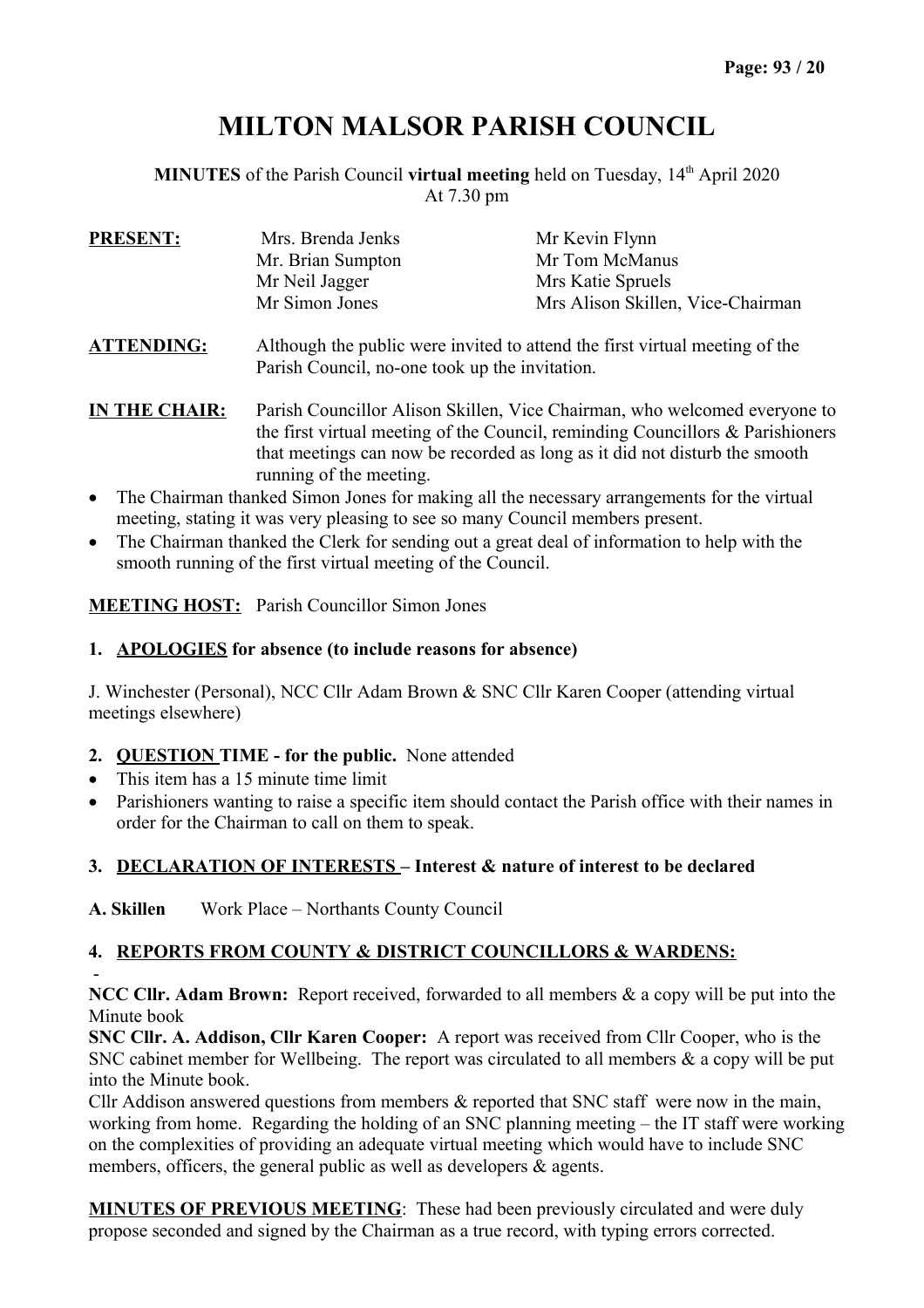# **5. MATTERS FOR REPORT – New items & those arising from the Minutes:**

# **Highways – No issues raised**

**Lighting** 

Up-lights on the Memorial Green - Working

#### **Village Maintenance**

• Rubbish on the small Green – bin has been removed  $\&$  the rubbish cleared.

# **6. CORRESPONDENCE – Received & Sent**

# **Received from**

- 1. Christian Orr, HSL Land & Planning Executive development **proposals** for up to **65 dwellings** on land at Lower Road. Documents for **consultation** by the PC received, & the Key Issues include:
	- **a)** An illustrated layout
	- **b**) New homes provision up to 65 dwellings a mix of market  $\&$  affordable housing
	- **c)** Affordable homes information
	- **d)** Traffic Calming pinch points on Lower Rd. + pedestrian crossing
	- **e)** Woodland planting hedgerows & trees to enhance green gateway at entrance to village
	- **f)** Improve Towcester Rd./Lower Rd. junction
	- **g)** Open space Significant large green open space area to be managed long term **Where?**
	- **h)** Bus stop upgrade, new shelter & seating **where?**
	- **i)** Central community green within the proposed development
	- **j)** Education financial contribution to local schools
	- **k)** Community Infrastructure Levy (CIL) to note that PCs can receive up to 25% of CIL payments.

# **To Note:**

- This is **not** a planning application
- It is noted that in general residents are concerned about the proposals.
- Having been asked to respond to the proposals, the Parish Council has replied to Mr Orr as follows:
	- a) The land is outside the village confines
	- b) The agreed Joint Core Strategy states that this land is part of an **important local gap** & therefore not a building site.
	- c) The proposal for the site is far too large
- **Further information** for the Parish Council to note, sourced by the Clerk.

\* SNC Local Plan 2 Settlement Hierarchy Policy SS1 states:

\* Outside of market towns, rural area villages are split into 3 categories in accordance with the WNJCS,  $&$  confines have been drawn in the Part 2 Plan for these settlements.

\* **Primary Service Villages –** these have the highest levels of services & facilities

\* **Secondary Service Villages –** have a more limited range of services but still provide scope to meet some local needs for housing, employment & service providers.

Secondary Service Villages are split into two categories which reflect the level of services. **Group A** this group is more likely to be suitable for limited development

**Group B** Milton Malsor is classed as Group B, not likely to be suitable for development

\* **Other / small villages –** limited range of services & more reliant on the services of the larger settlements for their needs.

\* Policy SS1 goes on to say that **'all areas outside defined confines including hamlets & isolated groups of buildings are classed as open countryside**.'

2. SNC, Planning – Due to the current Coronavirus situation, staff are working from home until further notice & have no access to printing facilities. Therefore, application information will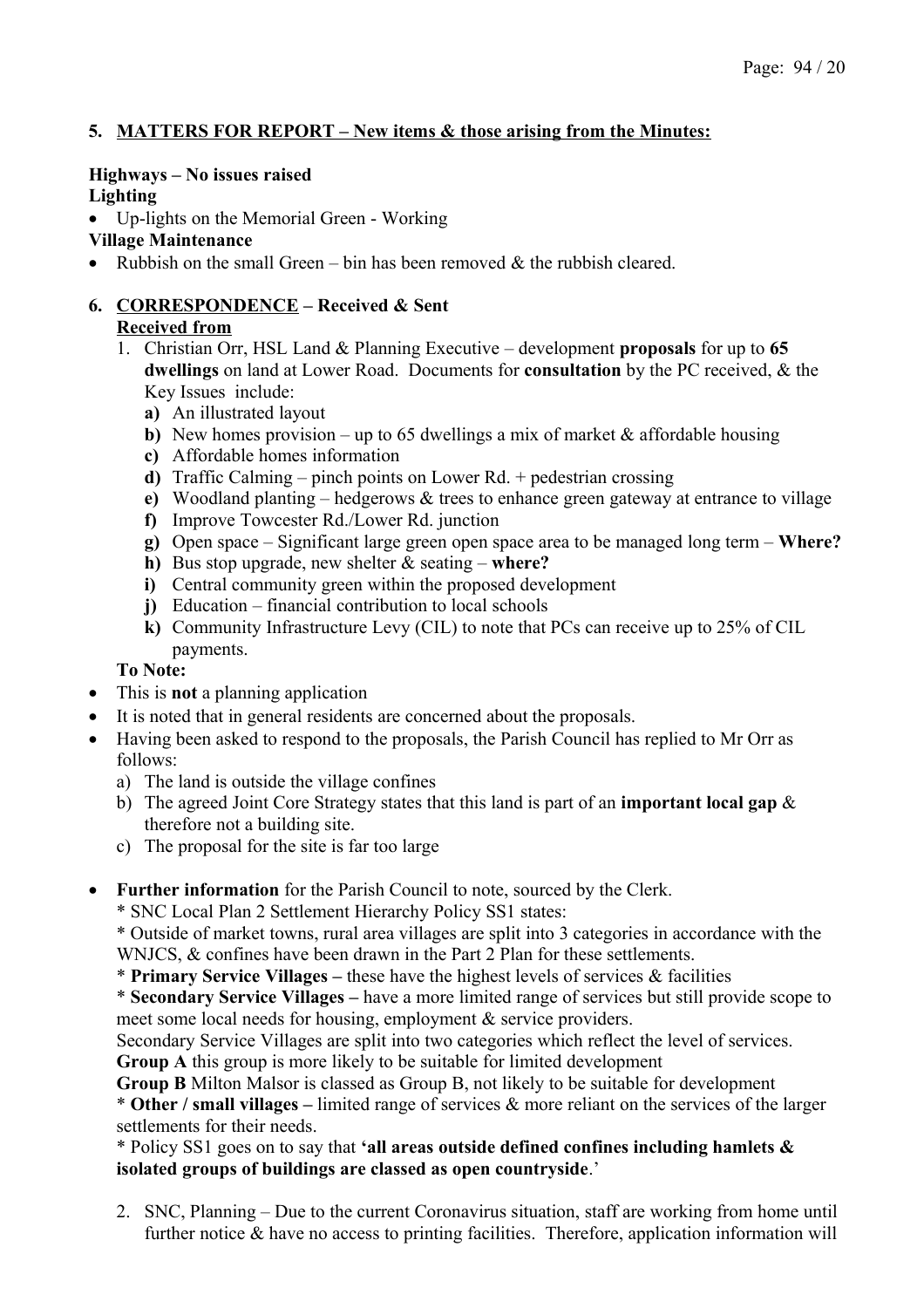be sent via email & plans can be viewed on line. **Clerk has responded –** No problem in receiving applications via email, but would like to be assured all applications are sent out. MMPC did not received notification of a controversial application.

- 3. Fly Tipping Report received request for collection sent to SNC
- 4. Poor's Trust annual report received. Payments of £20.00 were made to eligible residents who are over 65, unable to work & have lived in the village for at least 3 years.
- 5. Oxalis Planning PC to note that Roxhill / Northampton Gateway have sold out to Segro whose plans are for an early start on site. Information about Segro to be researched.

#### **Sent to**

- 1. NatWest request for missing bank statement. Now received
- 2. NCC Resident burning rubbish on the grass verge. To note: the area is now looking more tidy with new fencing & bushes having been planted by the damaged verge.
- 3. G. Kelly Invoice sent for repairs to football goal mouth damage. This is the fourth time the PC has contacted Mr Kelly. No reply received
- 4. Allseasons request to check the seat in the PC cemetery. Reply received seat unsound, will remove.
- 5. NCC Highways request for kerb stones to be re-set at Willow Cottage, High Street.

**7. FINANCE;**

| --------<br><b>Bank Balances</b> | <b>Current A/C</b><br>Savings A/C           | £200.00<br>£22,516.81 |
|----------------------------------|---------------------------------------------|-----------------------|
| Funds held in the savings $a/c$  | a) Park Account                             | £15,133.93            |
|                                  | b) Rail Freight Account                     | £4,885.00             |
|                                  | c) Reserve Fund                             | £10,500.00            |
|                                  | d) Future Parish Council Elections £1500.00 |                       |

#### **Accounts to be paid**

It was proposed, seconded & resolved to pay the following invoices:

| Cheque<br>No. | Payee               | <b>Information</b>    | Amount | <b>VAT</b> | <b>Total</b> |
|---------------|---------------------|-----------------------|--------|------------|--------------|
| 2300          | <b>HMRC</b>         | Clerk's PAYE          | 66.61  |            | 66.60        |
| 2301          | Campion School      | Newsletter printing   | 93.80  |            | 93.80        |
| 2302          | E.ON                | Maintenance           | 174.32 | 34.86      | 209.18       |
| 2303          | Richard Fletcher    | Grounds maintenance   | 240.00 |            | 240.00       |
| 2304          | Ann Addison (Clerk) | Salary & Expenses     | 266.73 | 47.31      | 314.04       |
| 2305          | <b>NCALC</b>        | Subs, Int. Audit, DPO | 550.57 |            | 550.57       |
| 2306          | Allseasons          | Mowing & remove seat  | 450.00 | 90.00      | 540.00       |
| 2307          | E.ON                | Lighting supply       | 208.07 | 10.40      | 218.47       |
|               |                     |                       |        |            |              |

# **To Note:**

- Clerk has applied for the VAT refund.
- The external auditors, PKF Littlejohn have delayed the 2019/2020 audit due to the Coronavirus
- Parish 2019/2020 accounts to be presented to the May PC meeting
- $\bullet$  NALC items:
	- a) Annual subs £360.57
	- b) Internal audit fees £180.00
	- c) Data Officer fees £10.00
- Clerk's expenses include post/stamps, phone/internet, stationery
- S. Jones to be reimbursed for the virtual Zoom invoices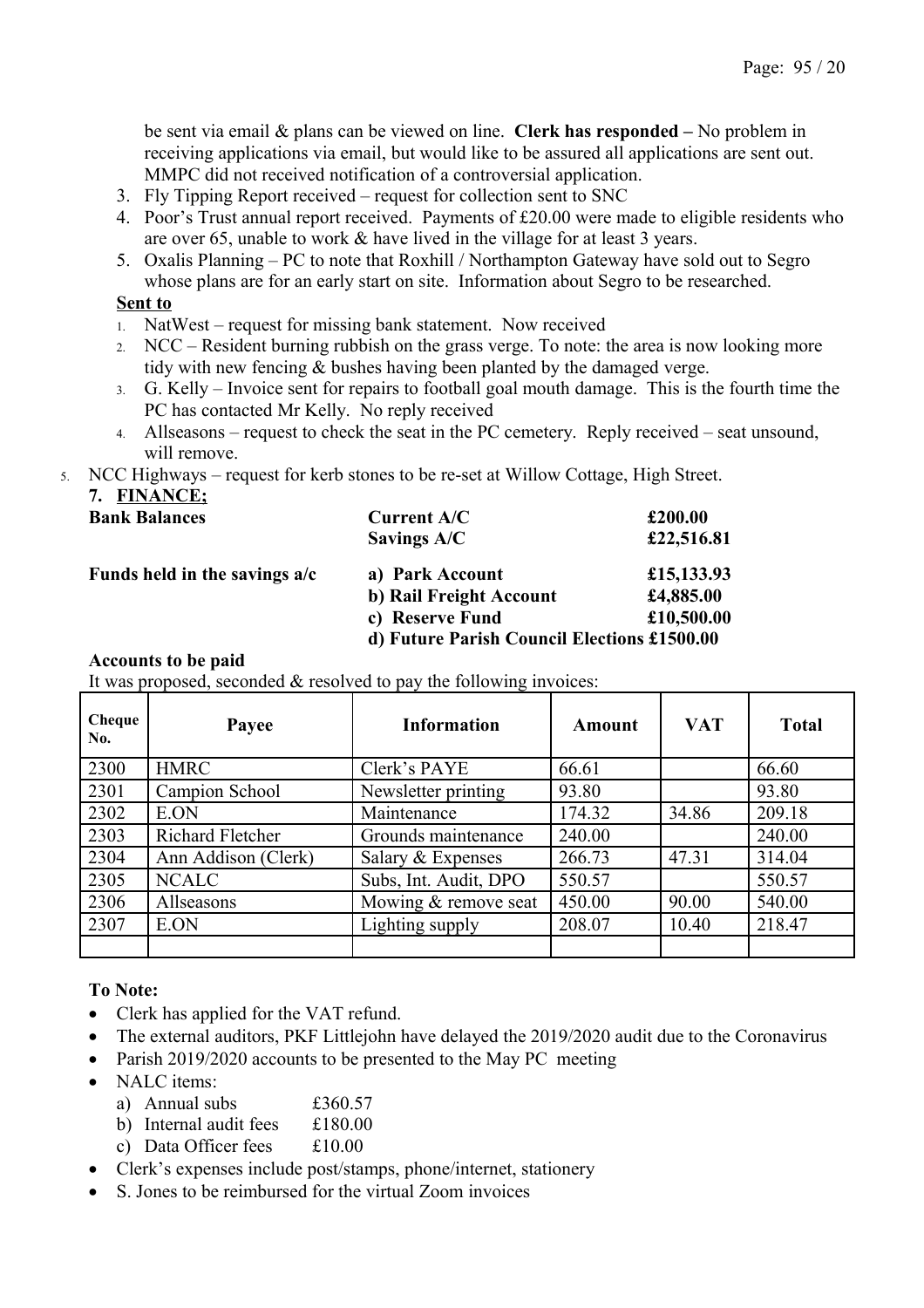# **8. PLANNING**

| <b>Application</b> | Location                          | Proposal                             | <b>Comments</b>                                                                                                                                                                                                                                                                                                                                                                                                                                                                                                                                                                                                                                                                                                                                                                                                                                                                                                                                                                                                                                                                                       |
|--------------------|-----------------------------------|--------------------------------------|-------------------------------------------------------------------------------------------------------------------------------------------------------------------------------------------------------------------------------------------------------------------------------------------------------------------------------------------------------------------------------------------------------------------------------------------------------------------------------------------------------------------------------------------------------------------------------------------------------------------------------------------------------------------------------------------------------------------------------------------------------------------------------------------------------------------------------------------------------------------------------------------------------------------------------------------------------------------------------------------------------------------------------------------------------------------------------------------------------|
| S/2020/0449/FUL    | Land West of Holy<br>Cross Church | Change of use to barn<br>to dwelling | PC Comments<br>Object strongly<br>$\bullet$<br>Site is in the<br>$\bullet$<br><b>Conservation Area</b><br>WNJCS marks this<br>$\bullet$<br>site as 'An important<br>Local Gap'<br>2011 SNC Housing<br>$\bullet$<br>Needs Survey<br>identified the need<br>for 15 affordable<br>homes but no<br>further<br>accommodation<br>Concern expressed<br>$\bullet$<br>that there is an<br>underground active<br>stream running<br>across the site which<br>when backing-up,<br>causes flooding in<br>the village. A house<br>on this site would<br>cause further<br>problems.<br>The proposal is next<br>$\bullet$<br>to the listed Church<br>which would obscure<br>the view of the<br>Church from Green<br>Street & Collingtree<br>Rd.<br>The field is used for<br>residents recreation<br>such as village 'fun<br>days' & the local<br>farmer who uses the<br>barn to keep his<br>equipment in & the<br>field for grazing<br>sheep<br>One large residence<br>$\bullet$<br>on this field is out of<br>keeping with the<br>village street scene.<br>Reply drafted by N.<br>Jagger to be sent to<br><b>SNC</b> |
| S/2020/0559/FUL    | 36 High Street                    | Extend pergola to                    | PC comments:                                                                                                                                                                                                                                                                                                                                                                                                                                                                                                                                                                                                                                                                                                                                                                                                                                                                                                                                                                                                                                                                                          |
|                    |                                   | include single garage<br>extension   | No Objections<br>$\bullet$                                                                                                                                                                                                                                                                                                                                                                                                                                                                                                                                                                                                                                                                                                                                                                                                                                                                                                                                                                                                                                                                            |